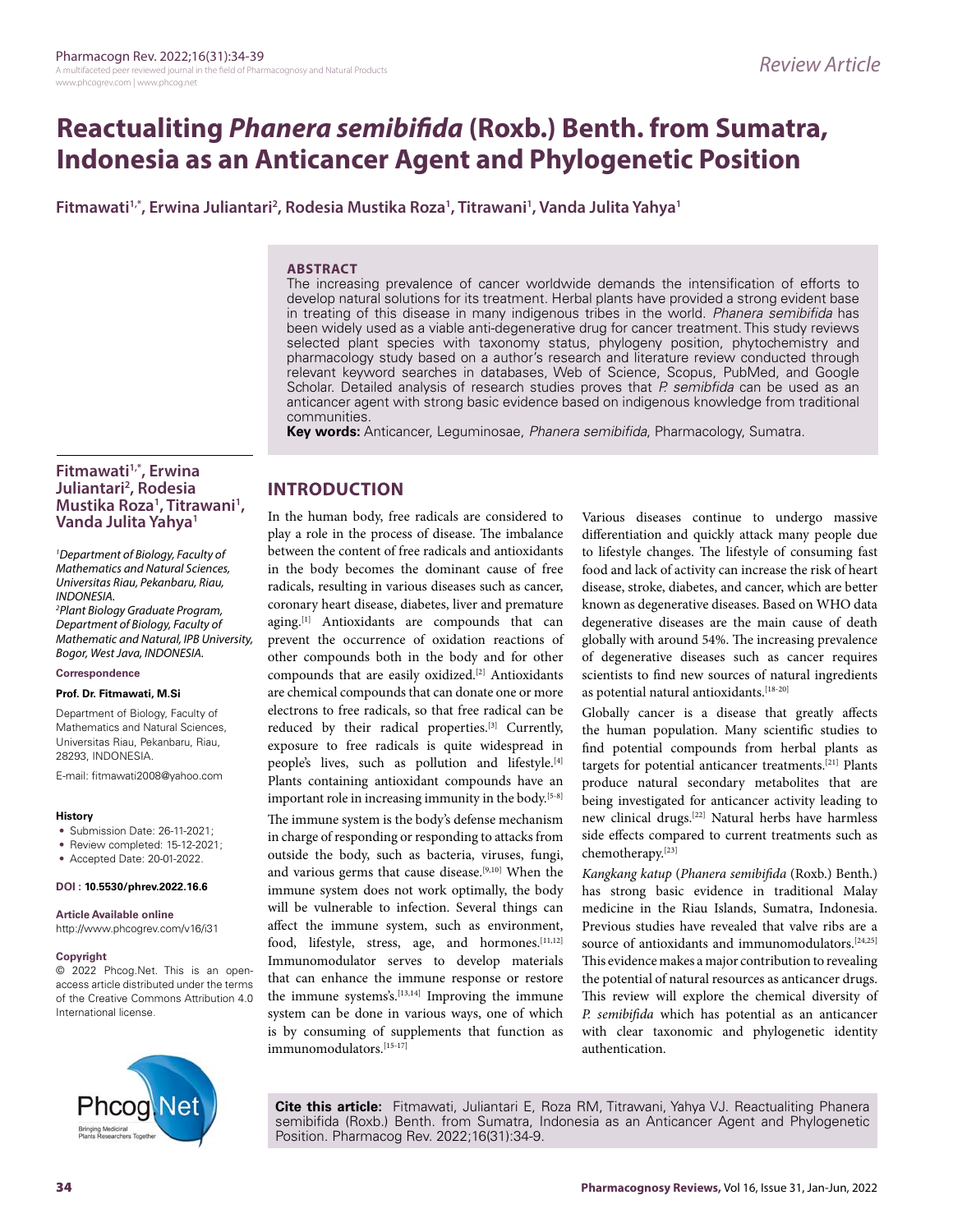#### **TAXONOMY OF** *PHANERA SEMIBIFIDA*

Naming is the key to unlocking all information about an organism. If the name is not clear. The information about the organism is also invalid and not recognized by the scientific community. *Kangkang katup* (*Phanera semibifida*) is a herbal plant always present in every traditional medicinal herb, such as in the Riau Lingga Malay tribe, Riau Islands Province. A valid name is very important in developing the potential of plants as medicinal plants. *Phanera semibifida* (Roxb.) Benth is an accepted name by The International Plant Names Index (IPNI), basionym with *Bauhinia semibifida* Roxb. from Fabaceae (leguminosae: *Caesalpinioideae*). Originally *Phanera* was a subgenus of *Bauhinia*. However, it has been revised by de Wit,[26] as the most recent genus in *Bauhinia* with specialization characters is nearly entirely composed of climbers and the presence of three fertile stamens.

*Phanera semibifida (Roxb.) Benth. in Miquel, Pl. Jungh. (1852) 263; Miquel, Fl. Ind. Bat. 1 (1855) 61; de Wit, Reinwardtia 3 (1956) 465 (Figure 1).[26-28]*

Perennial, woody climber. Leaves simple, butterfly-shaped (with bifoliolate consisted of two leaflets), green and glabrous above. Petiole 2-6 cm, pubescent to glabrous. Lamina obovate-orbicular, 4-11 cm diam; (9-)11-13-nerved; bifid 1/4 - 2/5, tips of lobes rounded, base cordate, entire, curved; upper surface dark green, glabrous, lower light green, glabrous to glabrescent. Inflorescences start out white and age to yellow, fragrant, terminal, elongated erect racemes. Flower buds mature from fairly glabrous white to pubescent golden brown, opening sequentially from bottom to top. Calyx early splitting into 5 reflexed, strap-shaped sepals, 1-2.5 cm long. Petals white turning yellow, unequal, elliptic to oblong, glabrous except for the pubescent claw, and sometimes sparsely hirsute externally along the median line, 2-3(-3.5) cm long, claw 2-5 mm. Stamens 3 fertile; filaments 2.5-3 cm, glabrous, stout; anthers oblong, 1 cm, opening by a longitudinal slit; staminodes 2-3, small, filiform. Stipe of ovary c. 3 mm, ovary c. 10 mm, style stout, c. 5 mm, all entirely densely brown silky tomentose; style increasing towards the very large oblique, peltate stigma, up to 5 mm across, much lengthening after anthesis. Fruits like dried, woody, strap-straped, bean pods 10–20 by 3–4 cm. Each fruit bears up to 6 disc-like, flat seeds within.

**Distribution:** *P. semibifida* is a tropical plant with native distribution in Peninsular Malaysia, Myanmar, the Philippines, Borneo Sulawesi, and Sumatra.

**Habitat:** It grows along with open areas in forests, and forest edges up to 2000 m altitude

**Vernacular names:** Ganggang katup (Lingga); Kupu-kupu (Borneo, Pontianak); Takui lebang (Sungei); Akar kati katwi (Sumatra, Mt Ophir), Andor sibola ringring (Asahan), Bulun siduaja (Simalur), Akar pulalang (Jambi).

# **MOLECULAR PHYLOGENY ANALYSIS OF**  *PHANERA SEMIBIFIDA*

We collected two accessions of *Phanera semibifida* from Sumatra: Riau Islands and West Sumatra. The relatively closely related species was selected as the outgroup for phylogenetic analyses based on ITS sequences.[29] DNA sequences of ITS region of species and outgroup taxa were aligned by Unipro UGENE.<sup>[30]</sup> Maximum parsimony analysis was performed using PAUP\*.[31] Clade robustness was evaluated by bootstrap analysis using 1000 replicates of heuristic searches.[32]

The result of BLAST indicated that two accession *P. semibifida* has a high similarity to P. semibifida (AY258395.1) with identity value  $\geq$  95% while the similarity to both *P. nervosa* (HG004798.1) and *Bauhinia championii*



**Figure 1:** Morphological characters of *Phanera semibifida* grown in West Sumatra, Sumatra.



 $-0.05$  substitutions/site

**Figure 2:** Cladogram of two species of *Phanera semibifida* as compared to related species based on ITS marker with the neighbour-joining method with bootstrap values 1000x. The numbers above lines represent bootstrap values in 1000 replicates. *P. semibifida\_1* collected from Riau Islands, and *P. semibifida\_2* collected from West Sumatra.

(KP092701.1) is less than 95% (Table 1). Using BLAST parameters are important to determine species name.<sup>[33]</sup>

The phylogenetic tree of *P. semibifida* based on Internal Transcribed Species (ITS) markers sequences showed kinship with the genus *Phanera* and its relatives. Phylogenetic analysis is based on a representative sample of the genera *Phanera* and *Bauhinia,* including nine accessions taken from GenBank data. The phylogeny tree reveals two main clades, supported by a high bootstrap value. Two accessions of *P. semibifida* formed separate clusters from other species (Figure 2). Differences from environmental factors in their habitat can change nucleotides the basic constitution of the species,[34] and the chemical components between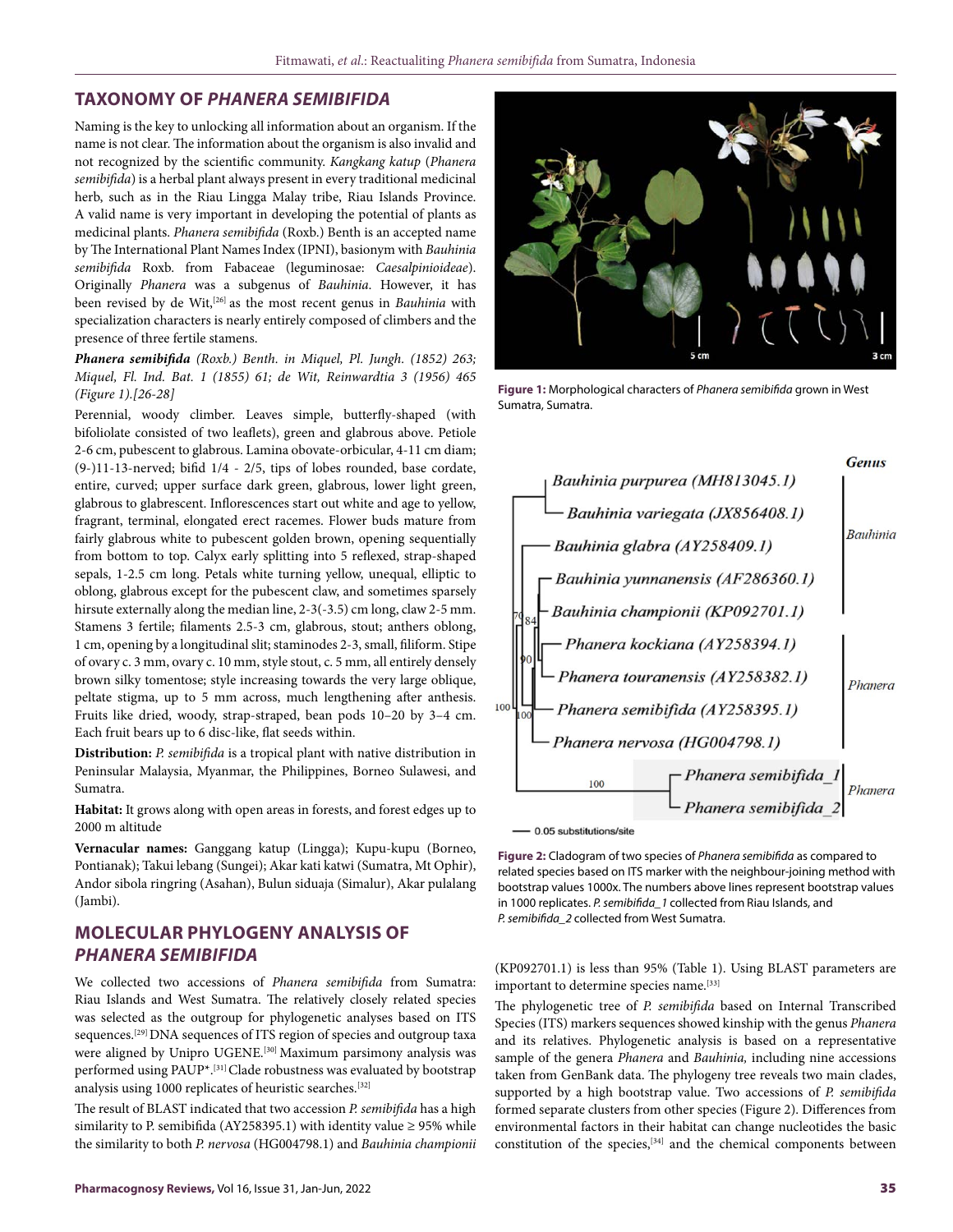| <b>Description</b>                                                                                                                                                                                                       | <b>Species</b>  | <b>Max score</b> | <b>Total score</b> | Query cover (%) | E value | Ident $(\% )$ | <b>Accesccion</b> |
|--------------------------------------------------------------------------------------------------------------------------------------------------------------------------------------------------------------------------|-----------------|------------------|--------------------|-----------------|---------|---------------|-------------------|
| Bauhinia semibifida internal transcribed spacer                                                                                                                                                                          | P. semibifida_1 | 1101             | 1101               | 87              | 0.0     | 99.02         | AY258395.1        |
| 1, 5.8S ribosomal RNA gene, and internal<br>transcribed spacer 2, complete sequence (common<br>name: Phanera semibifia).                                                                                                 | P. semibifida_2 | 937              | 937                | 96              | 0.0     | 95.02         |                   |
| Lasiobema championii 18S ribosomal RNA gene,                                                                                                                                                                             | P. semibifida 1 | 926              | 926                | 98              | 0.0     | 90.90         | KP092701.1        |
| partial sequence; internal transcribed spacer 1,<br>5.8S ribosomal RNA gene, internal transcribed<br>spacer 2, complete sequence; and 28S ribosomal<br>RNA gene, partial sequence (common name:<br>Bauhinia championii). | P. semibifida 2 | 800              | 800                | 96              | 0.0     | 88.05         |                   |
| Bauhinia nervosa 18S rRNA gene, ITS1, 5.8S                                                                                                                                                                               | P. semibifida_1 | 918              | 918                | 98%             | 0.0     | 90.61         | HG004798.1        |
| rRNA gene, ITS2 and 28S rRNA gene (common<br>name: Phanera nervosa).                                                                                                                                                     | P. semibifida_2 | 880              | 880                | 96%             | 0.0     | 90.25         |                   |

| Table 1: BLAST analysis of ITS region sequences of species from Riau Islands and West Sumatra. |
|------------------------------------------------------------------------------------------------|
|------------------------------------------------------------------------------------------------|

*P. semibifida\_1* collected from Riau Islands, and *P. semibifida\_2* collected from West Sumatra.

species that grow in different countries could vary due to climate and another geographic factor.<sup>[6]</sup>

All of these segregate genera in *Bauhinia* based on trnL-F, and ITS region is monophyletic except for *Phanera*, which is divided into two lineages comprising the Asian *Phanera* species together with the genus Lasiobema, and the second containing the American Phanera species.<sup>[35-</sup>] <sup>37]</sup> Phanera is probably better recognized as two lineages, one comprising neotropical *Phanera*, corresponding to the genus *Schnella*, and the other containing the Asian *Phanera* and *Lasiobema* species. However, more sampling and more variable molecular markers are needed to resolve the taxonomic status of *Phanera* and *Lasiobema*. [35]

Cladogram based on ITS region showed two accession *P. semibifida* from Sumatra identical to *P. semibifida* that grows in other countries. Based on the NJ analysis, the species collected from Sumatra were evolutionarily advanced because they had more extended branch sizes than other species collected from the GeneBank data. After all, they had more extended branch sizes. The genus *Phanera* differs from Bauhinia based on morphological and molecular characteristics. These findings are important in authenticating herbal plants for the development of pharmacological studies.

#### **PHYTOCHEMISTRY OF** *PHANERA SEMIBIFIDA*

The study about phytochemical of *Phanera* has known that these plants produce flavonoids,<sup>[24,38,39]</sup> and stilbenoids.<sup>[40-42]</sup> Phytochemical studies on one species of the genus Phanera, namely *P. sembifida*, two flavonoid compounds have been found that dominate. There were 6C-7O-dimethylaromadendrin (1), and phlorizin (2) (Figure 3) that have been isolated from the stem bark of *P. semibifida*. The flavonoid 4',5,7-trihydroxy-6,8-dimethylflavanone (farresol) and 3',4',-4trihydroxy chalcone (isoliquiritigenin) together with triterpenoid (friedelin) were isolated from the aerial parts of *P. bracteata*. [43] In general, a positive relationship appears to exist between total flavonoid content and antioxidant activity.[44]

The difference in the flavonoid content of a plant is influenced by sunlight, an increase or decrease in sunlight affects the production of flavonoids. Enzyme activity in the formation of flavonoids in the photosynthesis process is highly dependent on sunlight. The higher the sunlight, the higher the transpiration rate. The photosynthesis results in carbohydrates are then processed in the cell to become flavonoid content in plants.[45,46]



**Figure 3:** Structures of flavonoid isolated (1). 6C-7O-dimethylaromadendrin and (2) phlorizin.<sup>[47]</sup>

Flavonoids are a group of phenolic compounds with antioxidant potential and play an important role in protecting against oxidative stress. Functional hydroxyl groups in flavonoids mediate their antioxidant effects by scavenging free radicals, and chelating metal ions.<sup>[48]</sup> Flavonoids are one of the important components in nutraceuticals, pharmaceuticals and medicines. This is due to its antioxidant, anti-inflammatory, antimutagenic, and anti-carcinogenic properties coupled with its capacity to modulate cellular keys enzyme function.[46]

## **PHARMACOLOGY OF OF** *PHANERA SEMIBIFIDA*

*Kangkang katup* (*Phanera semibifida*) is one important component in Lingga Malay tribe herbal medicine,  $[24]$  because it has high antioxidants. This species not only grows on the islands but can also be found in Riau mainland. Previous studies have revealed that valve ribs are a source of antioxidants and immunomodulators.<sup>[2,25]</sup> This evidence significantly contributes to revealing the potential of natural resources as antidegenerative drugs due to changes in people's lifestyles known in certain tribal communities and other areas.

#### Antioxidant Activity

Antioxidants are a group of chemical compounds that can suppress cell damage caused by free radicals by giving electrons speedily and transforming the free radicals into stable forms to prevent oxidative damage that causes ailments.<sup>[49]</sup> The presence of antioxidants in plants is primarily a protective compound from pests and disease, known as bioactive compounds. In this study, the quantitative phytochemical analysis was purposely conducted to determine the antioxidants and content of flavonoid and phenolic compounds, specifically gallic acid and quercetin. These analyses were performed using the DPPH method,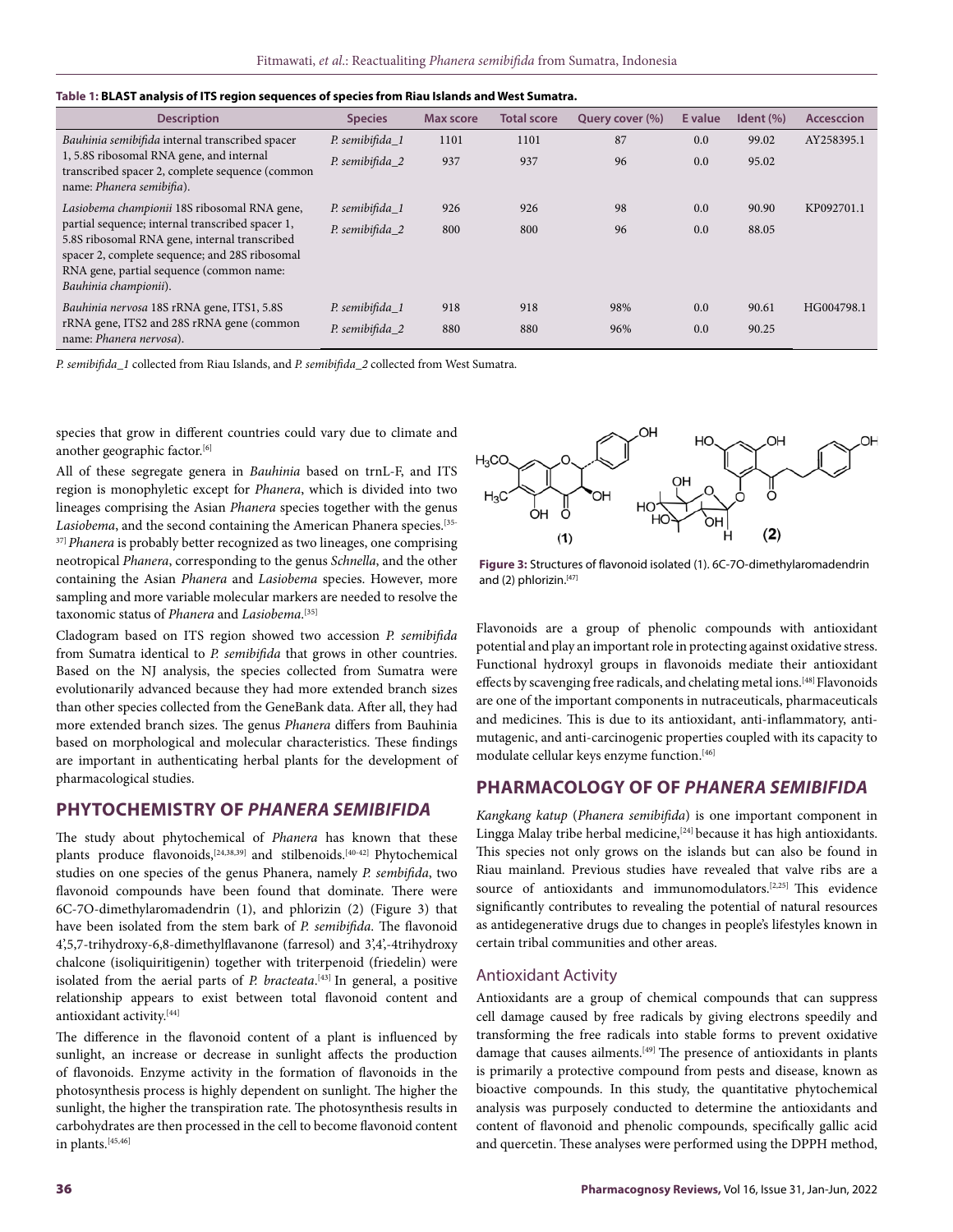#### **Table 2: Antioxidant activity in the root, stem bark and leaves of**  *P. sembifida***.**

| Organs    | $IC_{50}$ (ug/mL) Methanol | <b>Antioxidant Activity Criteria*</b> |
|-----------|----------------------------|---------------------------------------|
| Root      | 6.6247                     | Very strong                           |
| Stem bark | 16                         | Very strong                           |
| Leaves    | 6.3486                     | Very strong                           |

\*Antioxidant activity criteria based on Zuhra.[51]

and the concentration of gallic acid and quercetin were analyzed using HPLC.

As a traditional medicinal plant, all parts of *P. sembifida* have been tested for their antioxidant content, starting from the roots, stems, and leaves. Methanol extract obtained from maceration is rated to have an  $IC_{50}$  value of 16 g/Ml with an AAI value of 2.5, which is categorized as stronger than root and leaves (Table 2).<sup>[50]</sup>

Based on the IC<sub>50</sub> value, the *three P. sembifida* plant organs can be used as medicinal herbs because they have high antioxidant activity. The community uses several genus Bauhinia and Phanera in traditional medicine, such as antitumor, bronchitis, dysentery, diabetes and antimicrobials.[51-56] The part of the Phanera plant used as a herbal concoction is generally in the form of a decoction of root bark, stems and leaves.

### Immunomodulator activity

*Phanera sembifida* waas used by the traditional Malay community of Linga as a *Obat Pahit* herb. Every Traditional Medicine Practitioner (TMP) used this plant as a medicinal herb that was believed to be herbal medicine as a body energy keeper (immunomodulator and antioxidants).<sup>[24]</sup> When the immune system works unwell, our body will be easily susceptible to disease infections.

This immunomodulatory effectiveness study has explored two aspects: activity and capacity of phagocytosis. Phagocytosis cells are predominantly important in the removal of bacteria and parasites from the body. They engulf these foreign bodies and degrade them using their powerful enzymes.[57] Phagocytosis activity is the number of phagocyte cells ingesting antigents like bacteria, while phagocytosis capacity is the number of bacteria cells that are ingested by phagocytic cells.

*P. sembifida* extract showed an increase in phagocytosis against *Staphylococcus aureus* (SA) No. ATCC 12600 activity and phagocytic capacity to effectively modulate the immune system.[25] *P. sembifida* extract can be used as an immunomodulatory raw material traditional knowledge-based herbal medicine. It also has potential as a standardized herb.

#### Anticancer Activity

Anticancer activity 6C-7O-dimethylaromadendrin and phlorizin using MTT assay has been widely used to assess cell viability. However, one must consider the enzymatic reduction of 3-[4,5-dimethylthiazole-2-yl]- 2,5-diphenyltetrazolium bromide (MTT) to MTT-formazan is catalyzed by mitochondrial succinate dehydrogenase. Anticancer activity test against Murine leukemia P-388 cells showed  $IC_{50}$  values of 2.76±0.08 ppm and 6.16 $\pm$ 3.50 ppm. The IC<sub>50</sub> value obtained was included in the moderate and inactive activity categories. The cytotoxic activity of the ethyl acetate stem extract of *P. semibifida* obtained the  $IC_{\epsilon_0}$  value of 72.93 $\pm$ 0.01 ppm.<sup>[58]</sup> Anticancer activity assays were also proven in some relatives of *P. semibifida*, such as the flower of *P. kockiana* with gallic acid and methyl gallate that exhibited anticancer properties towards cancer cell lines.[59] The antitumour potential of *Bauhinia variegata* against B16F10

melanoma tumor model in C57BL mice. The present investigation was undertaken to explore the antitumor activity of leaf, stem bark and flower extract of *Bauhinia variegata* against B16F10 melanoma tumor model in C57BL mice.[60] The present study demonstrates the anticancer activity of extract *Bauhinia tomentosa*. The ethanol leaf extract of *B. tomentosa* has shown potent anticancer activity on A549 cancerous cell line. Further studies are needed to identify the bioactive molecules and explore their mechanism of action, which might throw light on the development of new alternative drugs for lung cancer.<sup>[61,62]</sup> have reported the preparation of extracts from the various parts of *B. purpurea* leaves, stems, roots, and pods. These workers have isolated four new and very remarkable (dibenz[b,f]oxepins) cancer cell growth inhibitors and have designated them as Bauhiniastatins 1-4. The present study revealed that the phytochemicals in various *B. variegata* leaf extracts possess potent cytotoxic potential against human cancer cell lines.[63]

An EtOH extract of *Bauhinia strychnifolia* showed good inhibitory activity against several cancer cell lines, including HT-29, HeLa, MCF-7, and KB. *Bauhinia strychnifolia* stem has compounds 2 and 3 on anticancer activity. Based on the anticancer activity of extracts and pure compounds isolated from it, this plant could be helpful in the treatment of cancer.[38,64] The antiproliferative activity of specific plant lectins from seeds of *Bauhinia purpurea* appears to be due to the binding of lectins to the cell surface. It triggers the termination of the S and G2 phases. Induced apoptosis was found to be associated with LDH leakage, cell cycle arrest and, ROS generation. The apoptotic signal was amplified by caspase-3 activation resulting in cell death.<sup>[65-67]</sup> This study proves that *P. semibfida* can be used as an anticancer agent and other antidegenerative diseases with strong basic evidence based on indigenous knowledge from traditional communities. Further research is needed to explore more of its active compounds and mechanisms of anticancer action to be used as standard herbal medicines.

### **CONCLUSION**

*Panera semibifida* (Roxb.) Benth. (*Kangkang katup*) collected from Sumatra, Indonesia, have a variety of chemical content and pharmacological activity similar to *P. semibifida,* which grows in different areas. The genus *Phanera* differs from Bauhinia based on morphological and molecular characteristics. These findings are important in authenticating herbal plants for the development of pharmacological studies. Extracts from *P. semibifida* are rich in flavonoids exhibiting antioxidant and antidegenerative properties such as cancer. Anticancer properties have been proven in several studies inside and outside Indonesia. *P. semibfida* can be used as an anticancer agent and other antidegenerative diseases with solid basic evidence based on indigenous knowledge from traditional communities.

## **ACKNOWLEDGEMENT**

The antioxidant analysis from this study was supported by Center for Research and Development of Medicinal Plants and Traditional Medicine Tawangmangu of The Ministry and Health of The Republic of Indonesia. The authors thank all parties involved in this study.

## **CONFLICT OF INTEREST**

The authors declare no conflict of interest.

#### **REFERENCES**

- 1. Yadav A, Kumari R, Yadav A. Antioxidant and its functions in human body A review. Res Environ. Life Sci. 2016;9(11):1328-31.
- 2. Fitmawati F, Sofiyanti N, Roza RM, Isnaini I, Irawan YR, Winata DR, *et al*. Antioxidant activity of dominant plants species in *Obat pahit* from Lingga Malay ethnic in Riau Archipelago. Biosaintifika. 2017a;9(2):325-31. doi: 10.15294/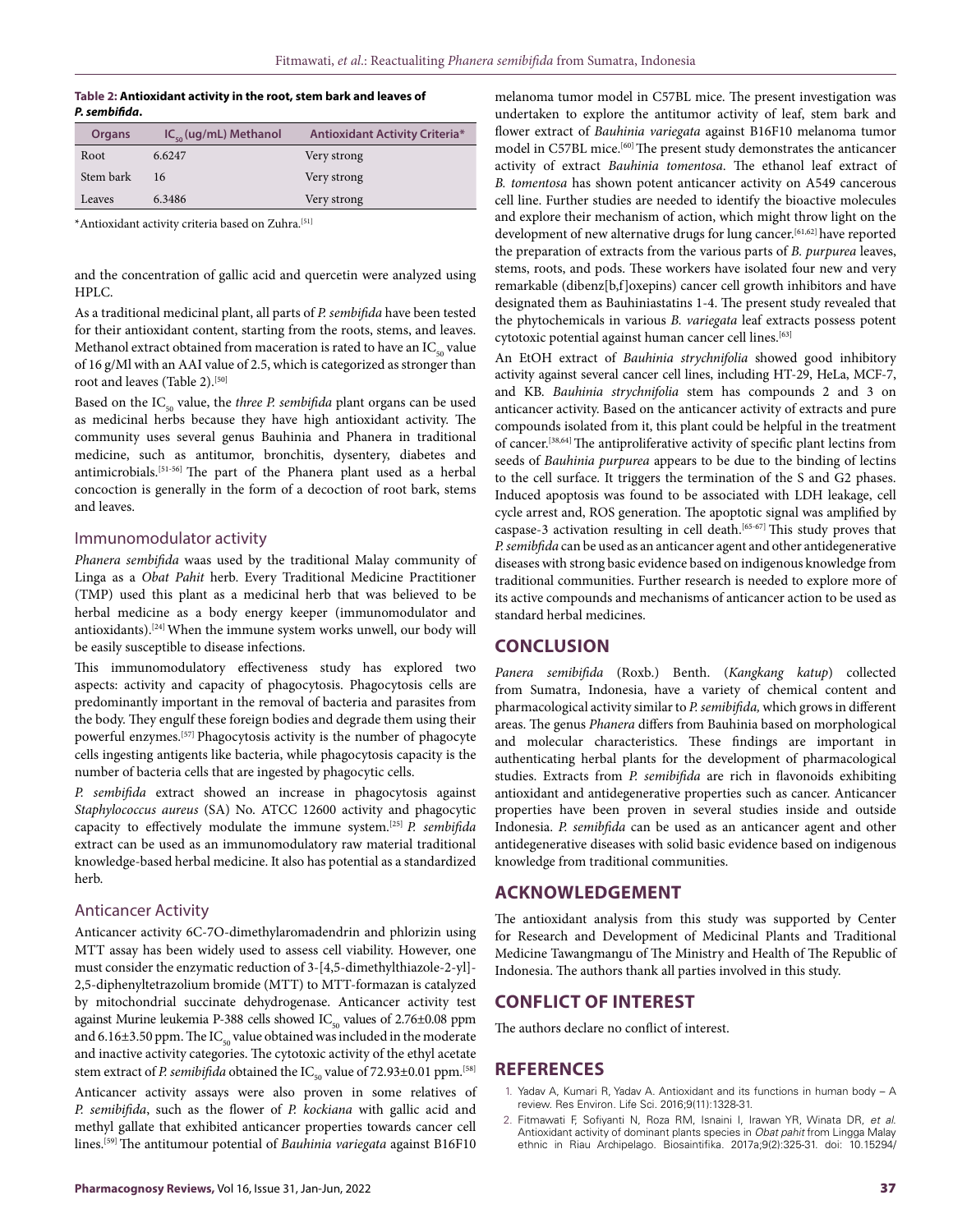biosaintifika.v9i2.9808.

- 3. Cadenas E, Packer L. Handbook of antioxidants. 2<sup>nd</sup> ed. New York: Marcel Dekker, Inc; 2002.
- 4. Sharifi-Rad M, Anil Kumar NV, Zucca P, Varoni EM, Dini L, Panzarini E, *et al*. Lifestyle, Oxidative stress, and antioxidants: Back and forth in the pathophysiology of chronic diseases. Front Physiol. 2020;11:694. doi: 10.3389/ fphys.2020.00694, PMID 32714204.
- 5. Roy P, Abdulsalam FI, Pandey DK, Bhattacharjee A, Eruvaram NR, Malik T. Evaluation of antioxidant, antibacterial, and antidiabetic potential of two traditional medicinal plants of India: Swertia cordata and Swertia chirayita. 2015;7(Suppl 1);Suppl 1:S57-62. doi: 10.4103/0974-8490.157997, PMID 26109789.
- 6. Nurcahyanti AR, Arieselia Z, Kurniawan SV, Sofyan F, Wink M. Revisiting bungur (*Lagerstroemia speciosa*) from Indonesia as an antidiabetic agent, its mode of action, and phylogenetic position. Phcog Rev. 2018;12(23):40-5. doi: 10.4103/ phrev.phrev\_20\_17.
- 7. Czerwinska ME, Bobinska A, Cichocka K, Buchholz T, Wolinski K, Melzig MF. *Cornus mas* and *Cornus officinalis*-a comparison of antioxidant and immunomodulatory activities of standardized fruit extracts in human neutrophils and caco-2 models. Plants (Basel). 2021;10(11):2347. doi: 10.3390/ plants10112347, PMID 34834710.
- 8. Arsenov D, Župunski M, Pajevin S, Nemeš I, Simin N, Alnuqaydan AM, *et al*. Roots of Apium graveolens and Petroselinum crispum-Insight into Phenolic Status against Toxicity Level of Trace Elements. Plants (Basel). 2021;10(9). doi: 10.3390/plants10091785, PMID 34579318.
- 9. Jaikang C, Saenphet K, Sudwan P. Phytochemical screening, antioxidant and sperm viability of *Nelumbo nucifera* petal extracts. Laoung-on J. Plants. 2021;10(7):1375.
- 10. Luetragoon T, Sranujit RP, Noysang C, Thongsri Y, Potup P, Somboonjun J, *et al*. Evaluation of anti-inflammatory effect of *Moringa oleifera* Lam. and *Cyanthillium cinereum* (Less) H. Rob. lozenges in Volunteer Smokers. Plants (Basel). 2021;10(7):1336. doi: 10.3390/plants10071336, PMID 34208842.
- 11. Baratawidjaja KG. Principles of immunology. [Balai penerbit FKUI]. Jakarta; 2002.
- 12. Abbas AK, Lichtman AH, Pillai S. Basic immunology: Functions and disorders of the immune system. Elsevier Health Sciences; 2014.
- 13. Sunnitha VS, Sunil MA, Rhadhakrishnan EK, Jyothis M. Immunomodulatory Activity of *Caesalpinia sappan* L. Extracts on peritoneal Macrophage of albino Mice. Int J Sci Eng Res. 2015;4(12):449-52.
- 14. Alagawany M, Attia YA, Farag MR, Elnesr SS, Nagadi SA, Shafi ME, *et al*. The strategy of boosting the immune system under the covid-19 pandemic. Front Vet Sci. 2020;7:570748. doi: 10.3389/fvets.2020.570748.
- 15. Catanzaro M, Corsini E, Rosini M, Racchi M, Lanni C. Immunomodulators inspired by nature: A review on curcumin and echinacea. Molecules. 2018;23(11):2778. doi: 10.3390/molecules23112778, PMID 30373170.
- 16. Gombart AF, Pierre A, Maggini S. A review of micronutrients and the immune system–working in harmony to reduce the risk of infection. Nutrients. 2020;12(1):236. doi: 10.3390/nu12010236, PMID 31963293.
- 17. Mrityunjaya M, Pavithra V, Neelam R, Janhavi P, Halami PM, Ravindra PV. Immune-boosting, antioxidant and anti-inflammatory food supplements targeting pathogenesis of covid-19. Front Immunol. 2020;11:570122. doi: 10.3389/fimmu.2020.570122.
- 18. Lourenço SC, Moldão-Martins M, Alves VD. Antioxidants of natural plant origins: From sources to food industry applications. Molecules. 2019;24(22). doi: 10.3390/molecules24224132, PMID 31731614.
- 19. Costa G, Maruca A, Rocca R, Ambrosio FA, Berrino E, Carta F, *et al*. *In silico* Identification and Biological Evaluation of Antioxidant Food Components Endowed with IX and XII hCA Inhibition. Antioxidants (Basel). 2020;9(9):775. doi: 10.3390/antiox9090775, PMID 32825614.
- 20. Obrador E, Salvador-Palmer R, Jihad-Jebbar A, López-Blanch R, Dellinger TH, Dellinger RW, *et al*. Pterostilbene in cancer therapy. Antioxidants (Basel). 2021;10(3):492. doi: 10.3390/antiox10030492, PMID 33801098.
- 21. Londoño C, Cayssials V, De Villasante I, Crous-Bou M, Scalbert A, Weiderpass E, *et al*. Polyphenol intake and epithelial ovarian cancer risk in the European prospective investigation into cancer and nutrition (EPIC) study. Antioxidants (Basel). 2021;10(8):1249. doi: 10.3390/antiox10081249, PMID 34439497.
- 22. Khan T, Ali M, Khan A, Nisar P, Jan SA, Afridi S, *et al*. Anticancer plants: A review of the active phytochemicals, applications in animal models, and regulatory aspects. Biomolecules. 2019;10(1). doi: 10.3390/biom10010047, PMID 31892257.
- 23. Greenwell M, Rahman PKSM. Medicinal plants: Their use in anticancer treatment. Int J Pharm Sci Res. 2015;6(10):4103-12. doi: 10.13040/ IJPSR.0975-8232.6(10).4103-12, PMID 26594645.
- 24. Roza RM, Isnaini IYR, Winata DR, Dewi APK. Traditional medicinal formulation: *Obat pahit* from Lingga Malay Ethnic in Riau Archipelago, Indonesia. Fitmawati, Sofiyanti, N. Biodiversitas. 2017b;18(3):1196-200.
- 25. Fitmawati F, Roza RM, Sofiyanti N, Isnaini I, Fitri FL, Paramita D, *et al*. Immunomodulatory effectiveness of aqueous *Obat pahit* ex-tract of Lingga Malay ethnic on white rats (*Rattus novergicus*). Biosaintifika. 2017c;9(3):430-6.
- 26. De Wit HCD. A revision of Malaysian *Bauhinieae*. Reinwardtia. 1956;3:381-539.
- 27. Zhang DX. A cladistic analysis of *Bauhinia* L. (Leguminosae). China J, (Bot).

1995;7:55-64.

- 28. Larsen K, Larsen SS. *Bauhinia*. In: Flora Malesiana HD, editor. *Caesalpiniaceae* (*Leguminosae-Caesalpinioideae*). Vol. 12(2);1996:442-535.
- 29. White TJ, Bruns T, Lee S, Taylor J. Amplification and direct sequencing of fungal ribosomal RNA genes for phylogenetics. In: Innis M, Gelfand D, Sninsky J, White T, editors, PCR protocols: A guide to methods and applications. San Diego: Academic Press; 1990.
- 30. Okonechnikov K, Golosova O, Fursov M, UGENE team. Unipro UGENE: A unified bioinformatics toolkit. Bioinformatics. 2012;28(8):1166-7. doi: 10.1093/ bioinformatics/bts091, PMID 22368248.
- 31. Swofford DL, PAUP. \*, Phylogenetic analysis using Parsimony (\* and Other Methods). Versi 4.0b10. Sunderland, MA: Sinauer Associates; 2002.
- Kress WJ, Prince LM, Williams KJ. The phylogeny and a new classification of the gingers (Zingiberaceae): Evidence from molecular data. Am J Bot. 2002;89(10):1682-96. doi: 10.3732/ajb.89.10.1682, PMID 21665595.
- 33. Madden T, The NCBI [handbook]. 2<sup>nd</sup> ed. Bethesda: National center for biotechnology information US; 2013.
- 34. Novero AU, Mabras MB, Esteban HJ. Epigenetic inheritance of spine formation in sago palm (*Metroxylon sagu* Roettb). Plant Omics J. 2012;5(6):559-66.
- 35. Sinou C, Forest F, Lewis GP, Bruneau A. The genus *Bauhinia* s.l. (Leguminosae): A phylogeny based on the plastid trnL–trnF region. Botany. 2009;87(10):947-60. doi: 10.1139/B09-065.
- 36. Hao G, Zhang DX, Zhang MY, Guo LX, Li SJ. Phylogenetics of *Bauhinia* subgenus *Phanera* (Leguminosae: *Caesalpinioideae*) based on ITS sequences of nuclear ribosomal DNA. Phylogenetics. Bot Bull Acad Sin. 2003;44:223-8.
- 37. Bruneau A, Forest F, Herendeen PS, Klitgaard BB, Lewis GP. Phylogenetic relationships in *Caesalpinioideae* (Leguminosae) as inferred from chloroplast trnL intron sequences. Syst Bot. 2001;26:487-514.
- 38. Yuenyongsawad S, Bunluepuech K, Wattanapiromsakul C, Tewtrakul S. Anti-cancer activity of compounds from Bauhinia strychnifolia stem. J Ethnopharmacol. 2013;150(2):765-9. doi: 10.1016/j.jep.2013.09.025, PMID 24120967.
- 39. Ferreres F, Gil-Izquierdo A, Vinholes J, Silva ST, Valentão P, Andrade PB. *Bauhinia forficata* Link authenticity using flavonoids profile: Relation with their biological properties. Food Chem. 2012;134(2):894-904. doi: 10.1016/j. foodchem.2012.02.201, PMID 23107705.
- 40. Fatima N, Baqri SSR, Alsulimani A, Fagoonee S, Slama P, Kesari KK, Roychoudhury S, Haque, S. Phytochemicals from Indian Ethnomedicines: promising prospects for the management of oxidative stress and cancer. Antioxidants. 2021;10:1606
- 41. Kittakoop P, Kirtikara K, Tanticharoen M, Thebtaranonth Y. Antimalarial preracemosols A and B, possible biogenetic precursors of racemosol from *Bauhinia malabarica* Roxb. Phytochemistry. 2000;55(4):349-52. doi: 10.1016/ s0031-9422(00)00318-6, PMID 11117883.
- 42. Boonphong S, Puangsombat P, Baramee A, Mahidol C, Ruchirawat S, Kittakoop P. Bioactive compounds from *Bauhinia purpurea* possessing antimalarial, antimycobacterial, antifungal, anti-inflammatory, and cytotoxic activities. J Nat Prod. 2007;70(5):795-801. doi: 10.1021/np070010e, PMID 17480099.
- 43. Udomputtimekakul P, Pompimon W, Baison W, Sombutsiri P, Funnimid N, Chanadee A, *et al*. Profiling of Secondary Metabolites in Aerial Parts of <i>Phanera bracteata</i>. Am J Plant Sci. 2017;08(5):1100-34. doi: 10.4236/ ajps.2017.85073.
- 44. Farag MA, Sakna ST, El-Fiky NM, Shabana MM, Wessjohann LA. Phytochemical, antioxidant and antidiabetic evaluation of eight *Bauhinia L*. species from Egypt using UHPLC-PDA-qTOF-MS and chemometrics. Phytochemistry. 2015;119:41-50. doi: 10.1016/j.phytochem.2015.09.004, PMID 26410474.
- 45. Idris A, Linatoc AC, Abu bakar MF, Ibrahim Takai Z, Audu Y. Effect of light quality and quantity on the accumulation of flavonoid in plant species. J Sci Technol. 2018;10(3):32-45. doi: 10.30880/jst.2018.10.03.006.
- 46. Panche AN, Diwan AD, Chandra SR. Flavonoids: An overview. J Nutr Sci. 2016;5:e47. doi: 10.1017/jns.2016.41, PMID 28620474.
- 47. Tanjung M, Tjahjandarie TS. Flavonoids from the stem bark of *Bauhinia semibifida* L. Scholar Res Lib. 2014; 6 (6):434-8.
- 48. Kumar S, Mishra A, Pandey AK. Antioxidant mediated protective effect of *Parthenium hysterophorus* against oxidative damage using *in vitro* models. BMC Complement Altern Med. 2013;13:article 120. doi: 10.1186/1472-6882-13-120, PMID 23721571.
- 49. Adisai SD, Tinpun K, Wattanapiromsakul C, Keawpradub N. Bioactivities and phytochemical investigation of *Cnestis palaeola* (Lour) Merr. Afr J Trad Complement Altern Med. 2015;12(3):27-37.
- 50. Fadhli H, Furi M, Jauwahir A. Isolation and antioxidant activity testing alkaloids from stem bark methanol extract Bunga Kupu-kupu (*Bauhinia semibifida* Roxb.). J P farmasi Ind. 2019;7(2):43-50.
- 51. Zuhra CF, Tarigan J, Sihotang H. Antioxidant activity of flavonoid from katuk (*Sauropus androgynus* (L.) Merr.) leaves. Jurnal Biologi Sumatera. 2008;3(1):7-10.
- 52. Sashidara KV, Singh PS, Misra S, Gupta J, Bhattacharya SM. Galactolipids from *Bauhinia racemosa* as a nes class of antifilarial agents against human lymohatuc filarial prasites. Brugia malayi J Ejmech. 2012. Vol. 50. PMID 230235.